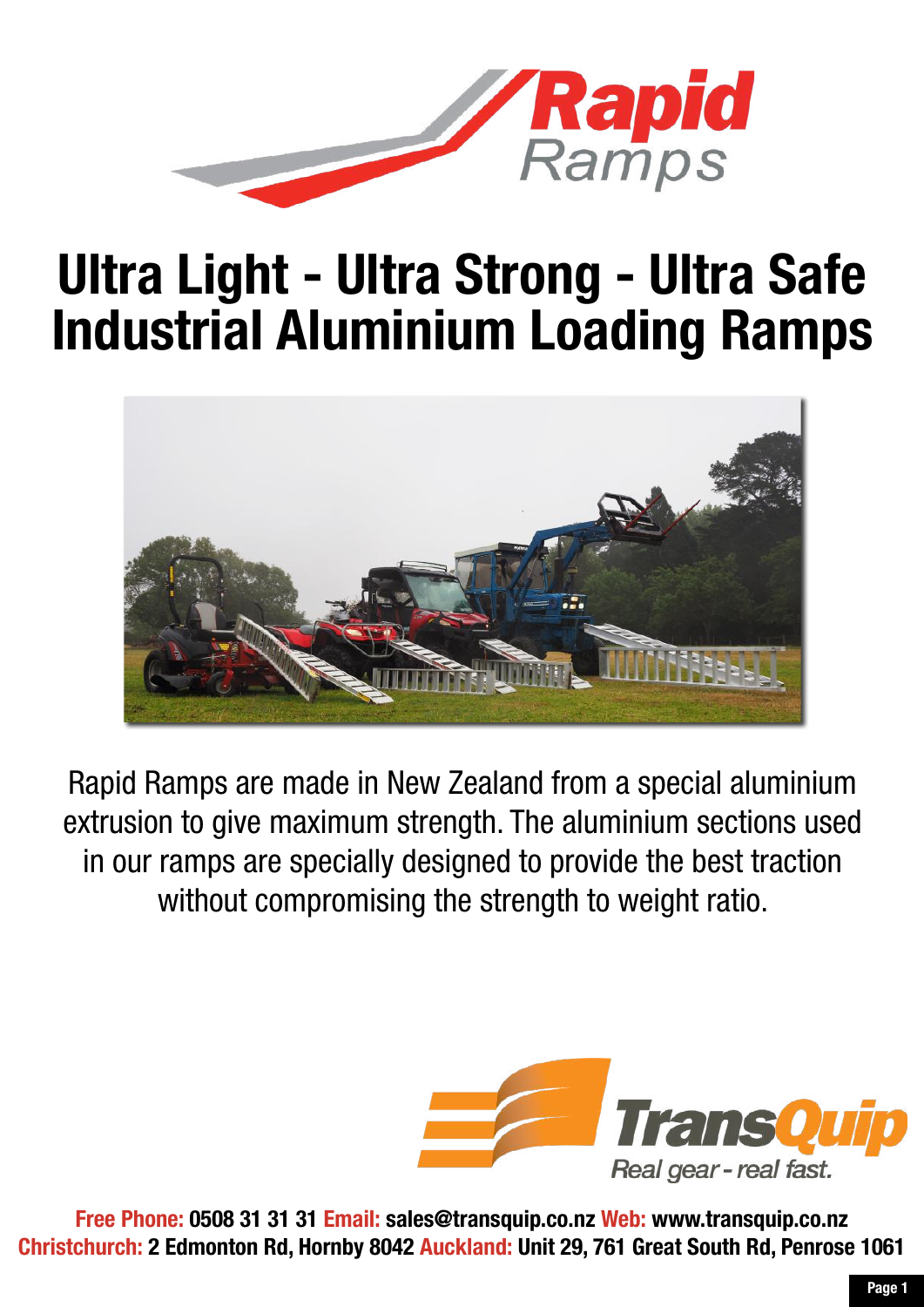



Transquip's Alloy Loading Ramps make loading easy. With them on board you'll be:

- Versatile load fast, anytime, almost anywhere.
- Safety no dangerous loading methods or back breaking lifting with our lightweight alloy.
- Economical save time, save space and save towing costs.
- Reassured with our professionally engineered, proven design.
- Spoilt for choice with many models available from our three ranges:
	- 1. The ATV, Motorbike and Ride-On Lawnmower Range.
	- 2. The Light Industrial Range (for 750kg to 2500kg loads).
	- 3. The Heavy Industrial Range (for 3000 to 7500kg loads).
- Covered with our 14 day no risk guarantee: If you're not completely satisfied with any purchase, return it in its original condition and packaging within 14 days for a full refund. (Excludes custom made items and freight costs).

Five quick steps to choose your ramp: (or fill out the order form on the back page)

- 1. Consider the operating mass of the machine, including the attachments.
- 2. Work out the tyre or track width.
- 3. Measure the truck's deck height.
- 4. Choose your connection method normally a flat plate (which is secured with pins supplied with the ramp).
- 5. Call, email or check out our website we'll have the right ramp in stock or we'll make it and deliver it... fast!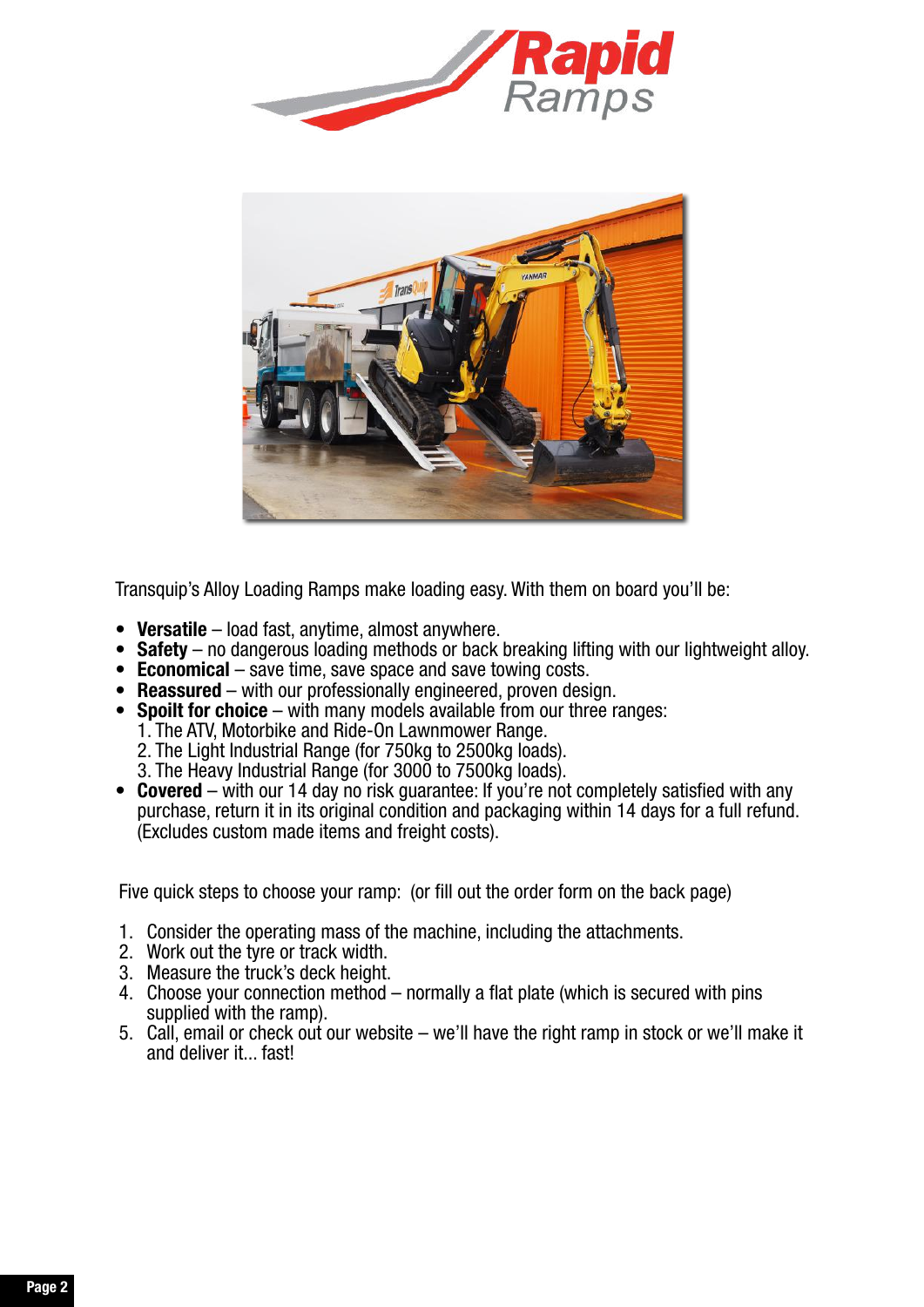

### [Heavy Industrial Ramps Range](https://www.transquip.co.nz/Products/Civil-Construction-Site-Safety-Equipment-Loading-Ramps-Heavy-Industrial-Ramps-3000-7500kg/) 3000 – 7500kg



Our heavy industrial ramps are tough but comparatively light and easy to use. They come in a range of sizes, or we can custom-make to your requirements.

#### Standard Sizes

Remember, variations to suit your needs are easily accommodated. Larger capacity ramps available on request.

| <b>Standard Sizes</b>        | Model | Capacity <sup>1</sup> | Weight per<br>Ramp | Length <sup>2</sup><br><b>Metres</b> | A   | B   | Section Dimensions (mm)<br>C | D  |
|------------------------------|-------|-----------------------|--------------------|--------------------------------------|-----|-----|------------------------------|----|
|                              | 2031  | 3000kg                | 32kg               | 3.3                                  | 400 | 490 | 125                          | 40 |
| <b>CROSS</b>                 | 2033  | 4500kg                | 45kg               | 3.3                                  | 450 | 550 | 150                          | 45 |
| <b>SECTION</b>               | 2034  | 4500kg                | 47kg               | 3.6                                  | 450 | 550 | 150                          | 45 |
| A<br>$D_{\overline{A}}$<br>c | 2034B | 4500kg                | 50kg               | 3.6                                  | 450 | 550 | 150                          | 45 |
| ► ▲<br>B<br>l⊲               | 2036  | 6000kg                | 58kg               | 3.6                                  | 530 | 650 | 175                          | 60 |
|                              | 2036B | 6000kg                | 61kg               | 3.6                                  | 530 | 650 | 175                          | 60 |
|                              | 2037  | 7500kg                | 68kg               | 3.6                                  | 600 | 730 | 200                          | 60 |

#### Notes:

- 1. Capacity based on axle load per pair of ramps. Wheelbase and load distribution affect rating.
- 2. Length includes connecting plate.
- 3. The 4500kg and 6000kg models are available in two different rung sections. Those with the traditional type have a 'B' after the model number.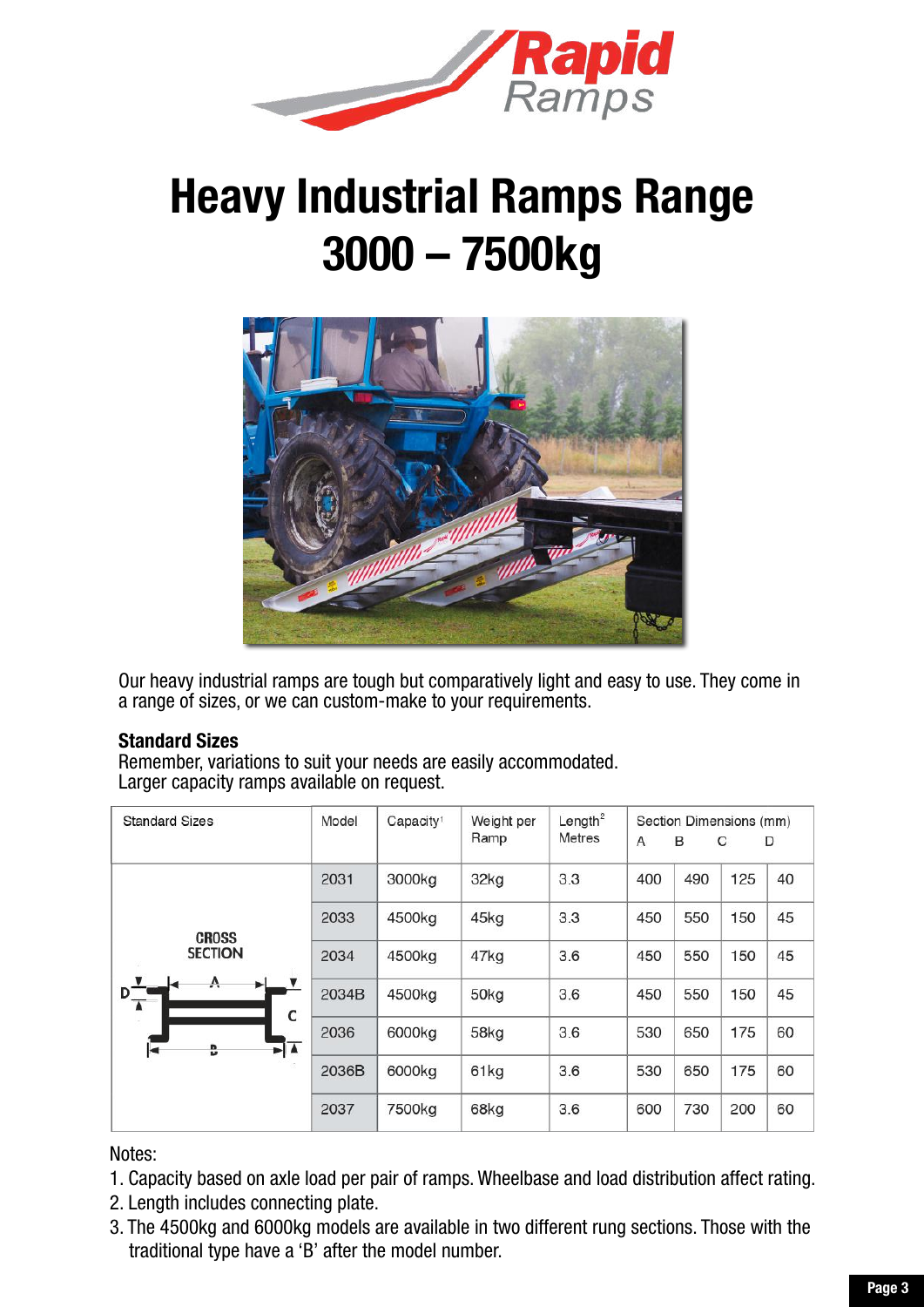

## [Light Industrial Ramps Range](https://www.transquip.co.nz/Products/Civil-Construction-Site-Safety-Equipment-Loading-Ramps-Light-Industrial-Ramps-750-2500kg/) 750 – 2500kg



- Light and easy to store.
- Supplied with pins for secure attachment.
- Wide ribbed rung for excellent traction and strength.
- Load quickly, safely and easily with these loading ramps, which are ideal for smaller machinery. Super strong with solid traction these are available in a range of sizes, and remember we custom-make ramps as well.

| 750 - 1200kg | <b>Model</b> | Length           | <b>Capacity per</b><br>pair | Mass per ramp<br>(kg) |
|--------------|--------------|------------------|-----------------------------|-----------------------|
|              | 2045         | 1.5 <sub>m</sub> | 1200kg                      | 7kg                   |
|              | 2046         | 1.8 <sub>m</sub> | 1100kg                      | 9kg                   |
| 70           | 2047         | 2.1 <sub>m</sub> | 950kg                       | 10 <sub>kg</sub>      |
| 300          | 2048         | 2.4 <sub>m</sub> | 850kg                       | 11kg                  |
|              | 2049         | 2.7 <sub>m</sub> | 750kg                       | 13kg                  |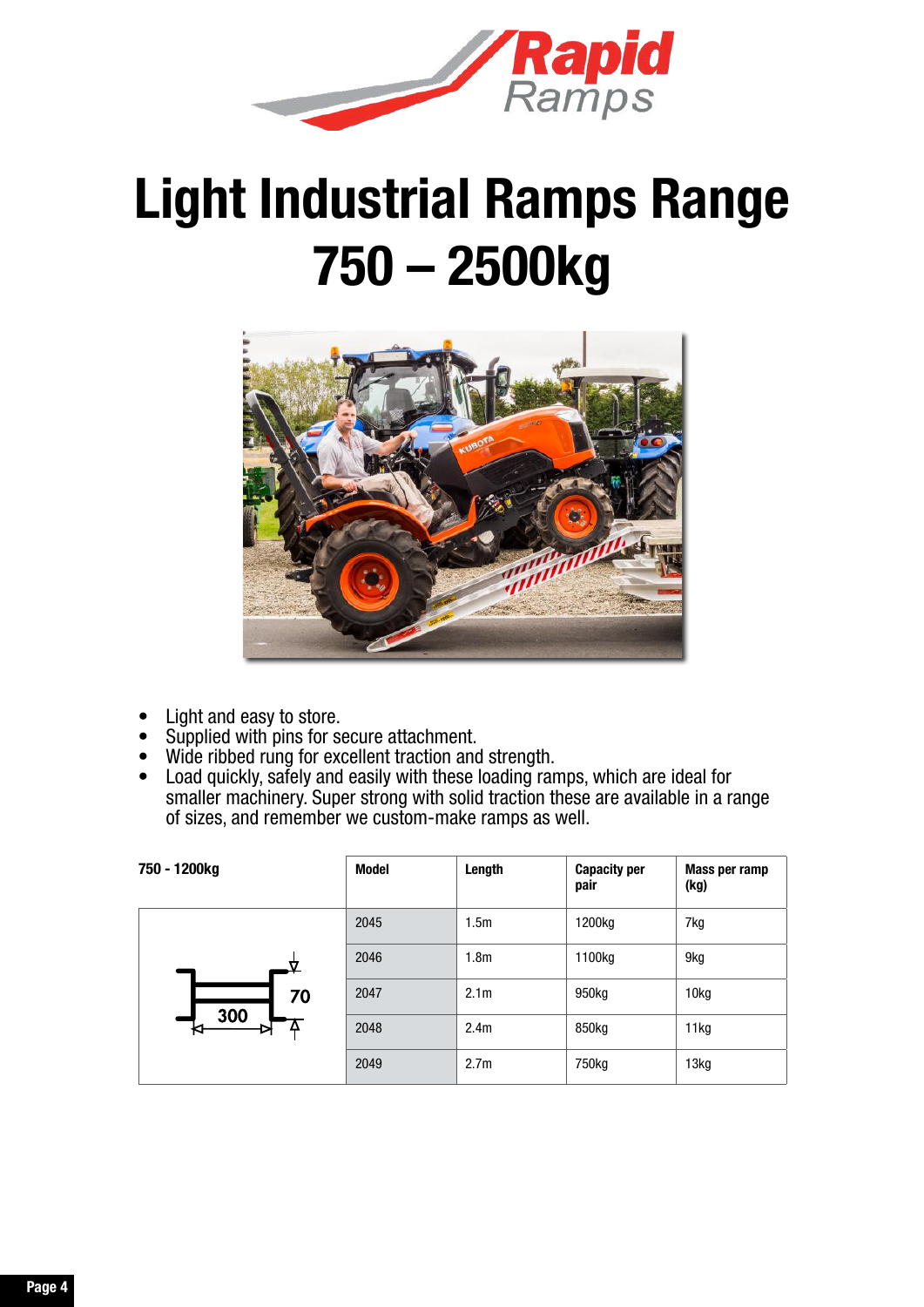

| 900 - 1700kg | Model | Length           | <b>Capacity per</b><br>pair | Mass per ramp<br>(kg) |
|--------------|-------|------------------|-----------------------------|-----------------------|
|              | 2010  | 1.8 <sub>m</sub> | 1700kg                      | 11kg                  |
|              | 2011  | 2.1 <sub>m</sub> | 1400kg                      | 13kg                  |
| 75           | 2012  | 2.4 <sub>m</sub> | 1200kg                      | 15kg                  |
| 300          | 2013  | 2.7 <sub>m</sub> | 1000kg                      | 16kg                  |
|              | 2014  | 3.0 <sub>m</sub> | 900kg                       | 18kg                  |

| 1500 - 2500kg | Model | Length           | <b>Capacity per</b><br>pair | Mass per ramp<br>(kg) |
|---------------|-------|------------------|-----------------------------|-----------------------|
|               | 2020  | 2.1 <sub>m</sub> | 2500kg                      | 15kg                  |
|               | 2021  | 2.4 <sub>m</sub> | 2200kg                      | 17kg                  |
| 100<br>300    | 2022  | 2.7 <sub>m</sub> | 1900kg                      | 19kg                  |
| ĸ             | 2023  | 3.0 <sub>m</sub> | 1700kg                      | 21kg                  |
|               | 2024  | 3.3 <sub>m</sub> | 1500kg                      | 23kg                  |

| Part<br><b>Number</b> | <b>Description</b>                   | <b>Size</b>   |
|-----------------------|--------------------------------------|---------------|
| 2030                  | Pin for securing flat plate to deck. | 14mm diameter |

#### GET UP AND GO!

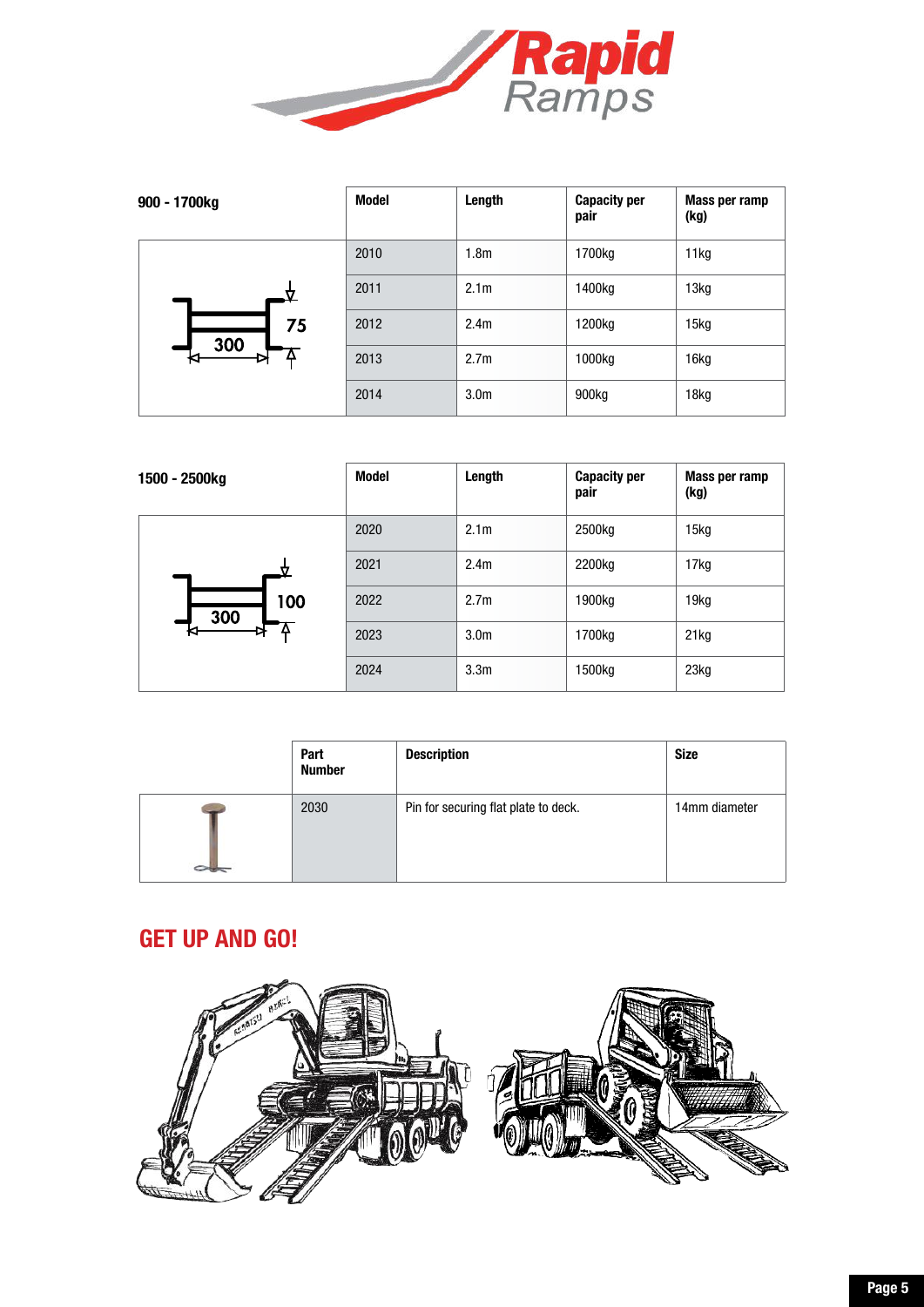

## [ATV, Motorbike, and Ride-On](https://www.transquip.co.nz/Products/Civil-Construction-Site-Safety-Equipment-Loading-Ramps-Light-Industrial-Ramps-750-2500kg/) Mower Ramps



- Easy to handle, lightweight aluminium.
- Wide ribbed rungs for excellent traction and strength.
- Simple to attach to vehicle either hook to tailgate or sit plate on deck.
- Folding options available. Indicated by 'F' after model number.
- Punched plate surface also available upon request.
- Some models fold for easy storage.
- Super strong and reliable design.
- Extra light...only 7kg per ramp!

| <b>Model</b>    | Length           | Overall width(mm) | Capacity kg each<br>pair | Type of<br>Ramp       |
|-----------------|------------------|-------------------|--------------------------|-----------------------|
| 2001            | 2.1 <sub>m</sub> | 295               | 500                      | ATV with<br>rungs     |
| 2001F (folding) | 2.1 <sub>m</sub> | 295               | 500                      |                       |
| 2002            | 2.1 <sub>m</sub> | 275               | 400                      | Ride-on with<br>rungs |
| 2002F (folding) | 2.1 <sub>m</sub> | 275               | 400                      |                       |

| <b>Part Number</b> | <b>Description</b>                     | <b>Size</b>   |
|--------------------|----------------------------------------|---------------|
| 2000               | Pin for securing flat plate to<br>deck | 10mm diameter |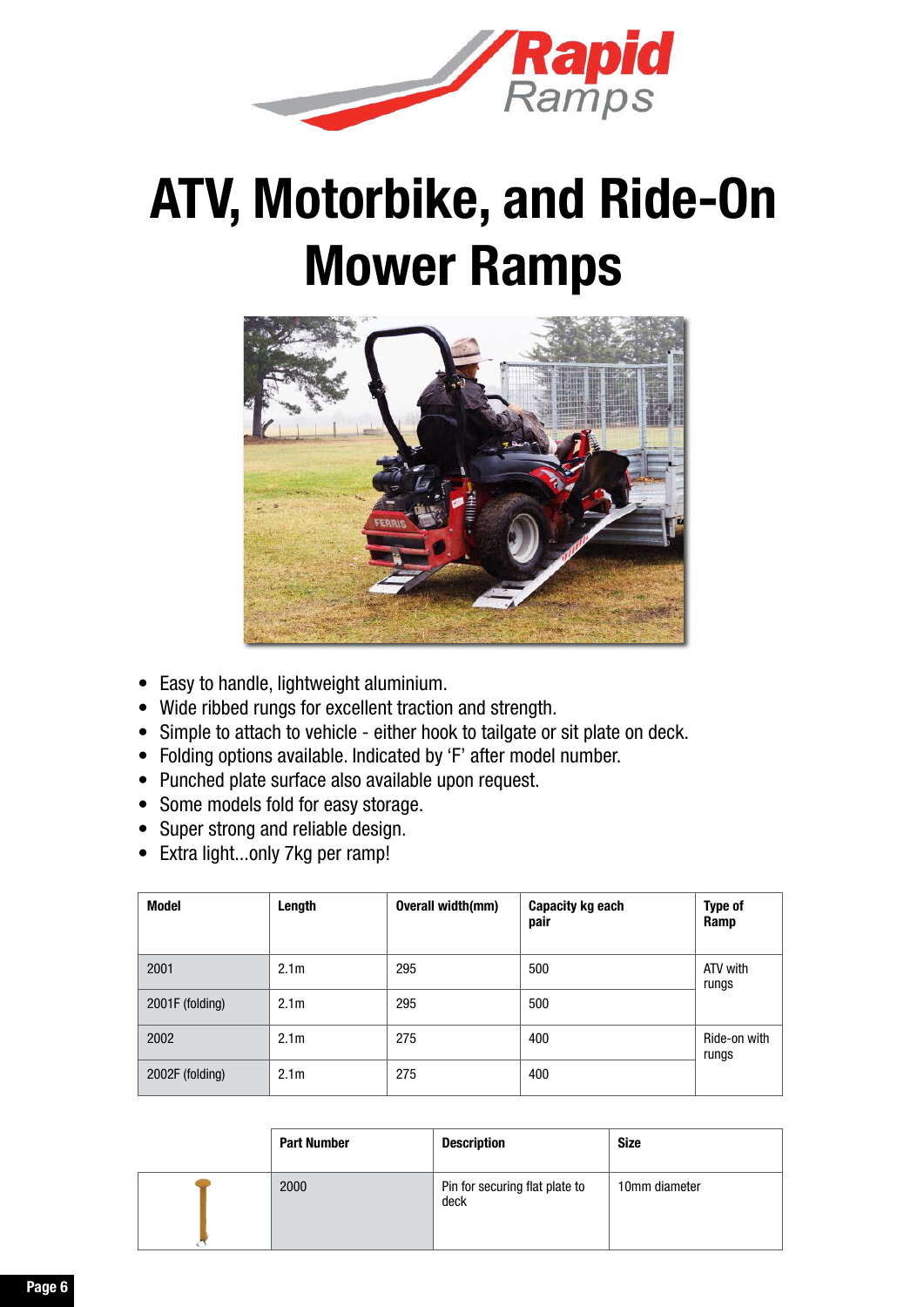

# Ultra Light - Ultra Strong - Ultra Safe



Excellent strength to weight ratio. Rapid Ramps are made with special aluminium extrusions to keep them light but strong.



Designed and made in New Zealand.



Our experts are available nationwide. Call 0508 31 31 31 or email sales@transquip.co.nz and one of our friendly staff will help you, or visit www.transquip.co.nz to purchase online now. Stock available in Christchurch and Auckland for immediate dispatch or pick up.



Spoilt for choice. Standard range available or get custom made to suit your requirements.